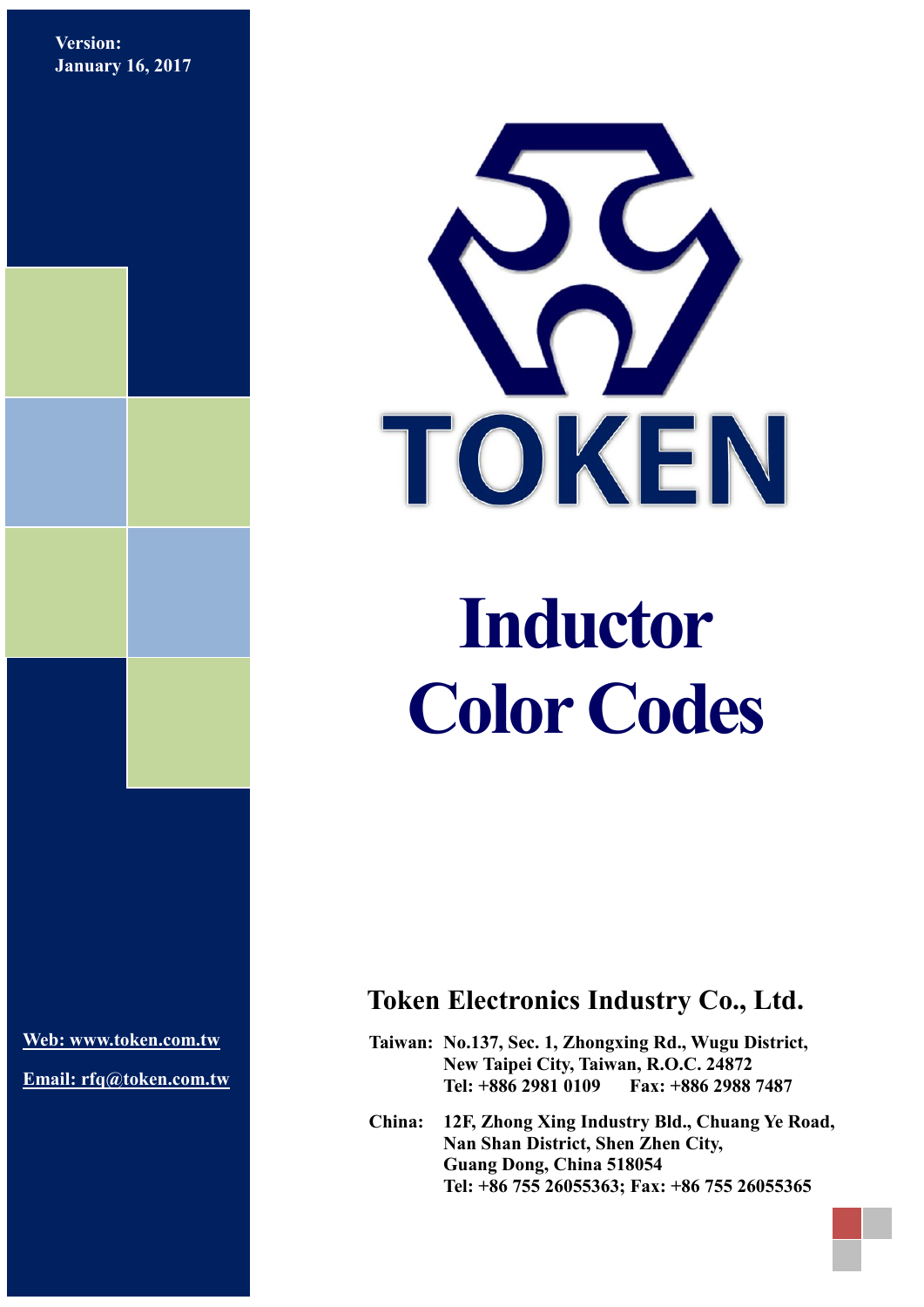

## **How to read the inductor codes**

#### **How to read the inductor codes**



#### **Inductance Tolerance Codes**

| <b>Symbol</b>                                                  |  |  |           |           |           |           |            |            |            |            |            |
|----------------------------------------------------------------|--|--|-----------|-----------|-----------|-----------|------------|------------|------------|------------|------------|
| Tolerance $\pm 0.15$ nH $\pm 0.2$ nH $\pm 0.3$ nH $\pm 0.5$ nH |  |  | $\pm 1\%$ | $\pm 2\%$ | $\pm 3\%$ | $\pm 5\%$ | $\pm 10\%$ | $\pm 15\%$ | $\pm 20\%$ | $\pm 25\%$ | $\pm 30\%$ |

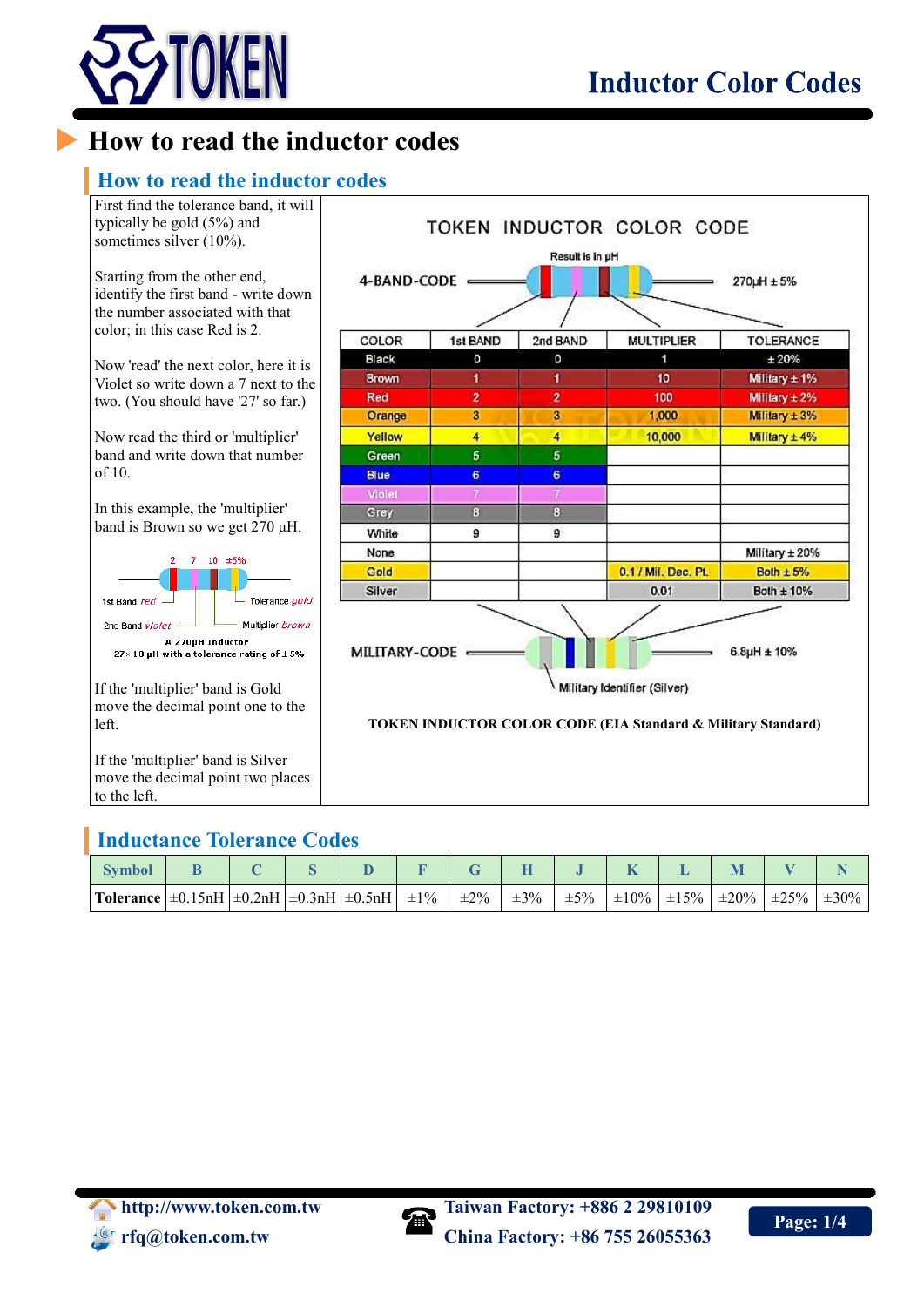

## **Inductor Codes**

### **Inductance Codes**

| $\mathbf{n} \mathbf{H}$ | $\mu H$   | <b>SAP</b>      |
|-------------------------|-----------|-----------------|
| $\,1$                   |           | $1N0$           |
| 1.2                     |           | 1N2             |
| 1.5                     |           | 1N5             |
| $1.8\,$                 |           | 1N8             |
| 2.2                     |           | $2\mathrm{N}2$  |
| 2.7                     |           | $2N7$           |
| 3.3                     |           | 3N3             |
| 3.9                     |           | 3N9             |
| 4.7                     |           | 4N7             |
| 5.6                     |           | 5N6             |
| $6.8\,$                 |           | 6N8             |
| 8.2                     |           | 8N <sub>2</sub> |
| $10\,$                  | $0.01\,$  | $10N$           |
| $12\,$                  | 0.012     | 12N             |
| 15                      | 0.015     | 15N             |
| $18\,$                  | $0.018\,$ | $18\mathrm{N}$  |
| $22\,$                  | 0.022     | 22N             |
| $27\,$                  | 0.027     | $27\mathrm{N}$  |
| 33                      | 0.033     | 33N             |
| 39                      | 0.039     | 39N             |
| $47\,$                  | 0.047     | 47N             |
| 56                      | 0.056     | 56N             |
| 68                      | 0.068     | 68N             |
| $82\,$                  | 0.082     | 82N             |
| $100\,$                 | 0.1       | R10             |
| 120                     | 0.12      | R12             |
| 150                     | 0.15      | R15             |
| 180                     | $0.18\,$  | R18             |
| $220\,$                 | $0.22\,$  | R22             |
| 270                     | 0.27      | R27             |
| 330                     | 0.33      | R33             |
| 390                     | 0.39      | R39             |
| 470                     | 0.47      | R47             |
| 560                     | 0.56      | R56             |
| 680                     | $0.68\,$  | R68             |

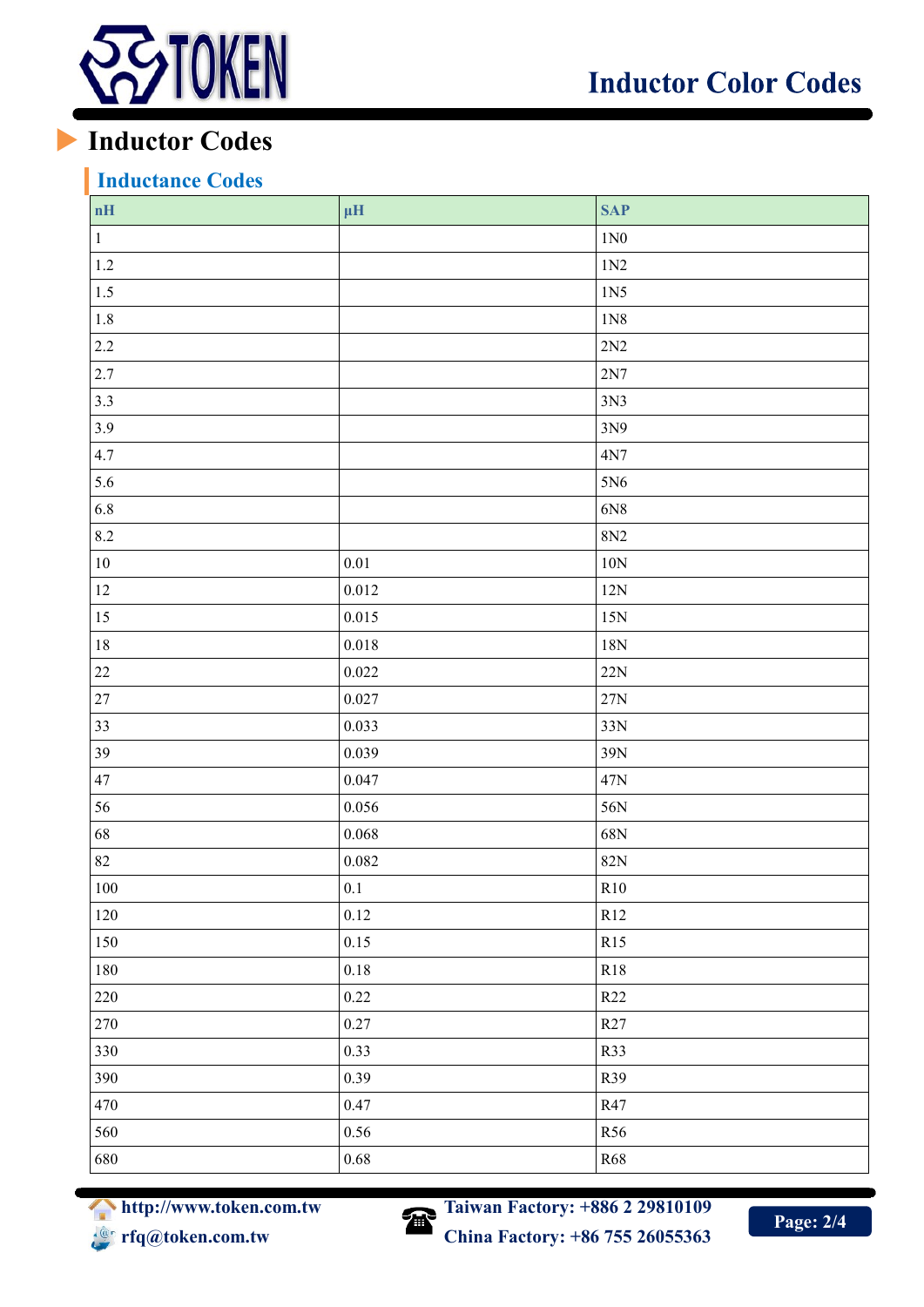

# **Inductor Color Codes**

| $\mathbf{n} \mathbf{H}$ | $\mu\mathrm{H}$ | <b>SAP</b>     |
|-------------------------|-----------------|----------------|
| $820\,$                 | $0.82\,$        | <b>R82</b>     |
|                         | $\mathbf 1$     | $1{\rm R0}$    |
|                         | $1.2\,$         | $1\mathrm{R}2$ |
|                         | $1.5\,$         | $1R5$          |
|                         | $1.8\,$         | $1\mathrm{R}8$ |
|                         | $2.2\,$         | 2R2            |
|                         | $2.7\,$         | $2R7$          |
|                         | 3.3             | $3R3$          |
|                         | 3.9             | 3R9            |
|                         | 4.7             | $4R7$          |
|                         | 5.6             | 5R6            |
|                         | $6.8\,$         | $6R8$          |
|                         | $8.2\,$         | 8R2            |
|                         | $10\,$          | $100\,$        |
|                         | $12 \,$         | $120\,$        |
|                         | $15\,$          | $150\,$        |
|                         | $18\,$          | $180\,$        |
|                         | $22\,$          | 220            |
|                         | $27\,$          | 270            |
|                         | 33              | 330            |
|                         | 39              | 390            |
|                         | 47              | 470            |
|                         | 56              | 560            |
|                         | 68              | 680            |
|                         | $82\,$          | 820            |
|                         | $100\,$         | $101\,$        |
|                         | $120\,$         | $121\,$        |
|                         | 150             | 151            |
|                         | $180\,$         | 181            |
|                         | 220             | 221            |
|                         | 270             | $271\,$        |
|                         | 330             | 331            |
|                         | 390             | 391            |
|                         | 470             | 471            |
|                         | 560             | 561            |
|                         | 680             | 681            |
|                         | 820             | 821            |
|                         | 1000            | $102\,$        |